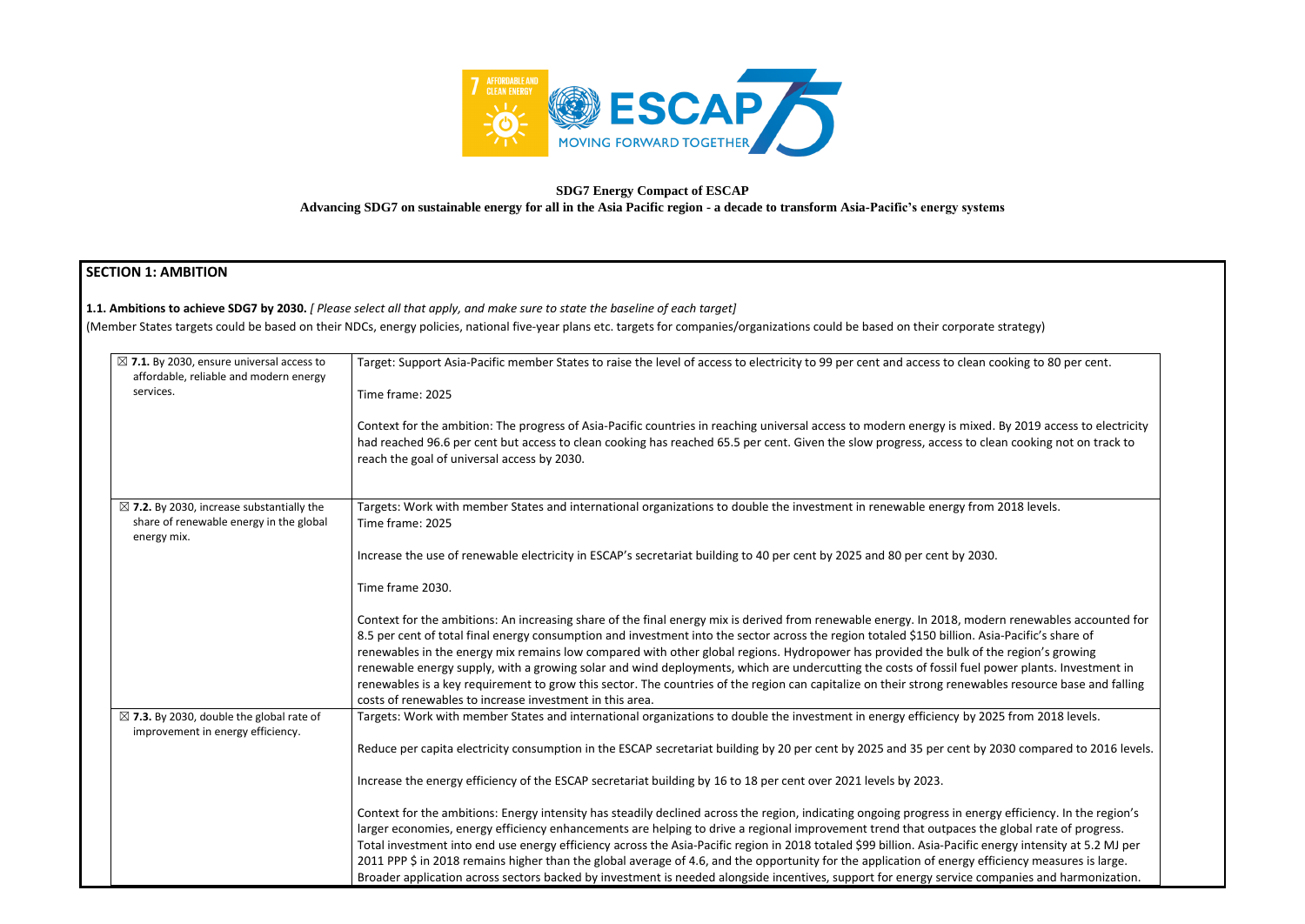| $\Box$ 7.a. By 2030, enhance international<br>cooperation to facilitate access to clean<br>energy research and technology, including<br>renewable energy, energy efficiency and<br>advanced and cleaner fossil-fuel<br>technology, and promote investment in<br>energy infrastructure and clean energy<br>technology.                                | Target(s):<br>Time frame: Context for the ambition(s):                                                                                                                                                                                                                                                                                                   |
|------------------------------------------------------------------------------------------------------------------------------------------------------------------------------------------------------------------------------------------------------------------------------------------------------------------------------------------------------|----------------------------------------------------------------------------------------------------------------------------------------------------------------------------------------------------------------------------------------------------------------------------------------------------------------------------------------------------------|
| $\Box$ 7.b. By 2030, expand infrastructure and<br>upgrade technology for supplying modern<br>and sustainable energy services for all in<br>developing countries, in particular least<br>developed countries, small island<br>developing States, and land-locked<br>developing countries, in accordance with<br>their respective programs of support. | Target(s):<br>Time frame:<br>Context for the ambition(s):                                                                                                                                                                                                                                                                                                |
|                                                                                                                                                                                                                                                                                                                                                      | 1.2. Other ambitions in support of SDG7 by 2030 and net-zero emissions by 2050. [Please describe below e.g., coal phase out or reforming fossil fuel subsidies etc.]<br>Targets: Prepare SDG 7 roadmaps for a total of 18 member States and 6 subnational jurisdictions to provide optimal pathways to reach the SDG 7 targets and Nationally Determined |

Context for the ambition(s): Putting SDG 7 achievement on track for the Asia-Pacific region requires concerted action through national energy planning that integrat of each country into policy frameworks. Beyond 2030, many countries have committed to net zero emissions by 2050 while others are considering such targets, for required that factor in issues such as energy technology development, costs and energy demand growth. The region's substantial renewable energy resources can with greater cross border grid interconnection, which requires strong political, regulatory and technical cooperation. The development of the regional grid masterpl milestone to guide further development of a regional grid.

Support the development of national energy plans for more ambitious Nationally Determined Contributions or net zero emissions targets. Facilitate the development, on request, of just transition plans to help countries phase out coal fired generation from their energy systems. Support member State efforts to develop and agree upon a regional grid master plan to support integration of more renewable energy.

Time frame: 2025

## **SECTION 2: ACTIONS TO ACHIEVE THE AMBITION**

2.1. Please add at least one key action for each of the elaborated ambition(s) from section 1. *[Please add rows as needed].*

| Target: Support Asia-Pacific member States to raise the level of access to electricity to 99 per cent and access to clean cooking to 80 per cent.                                                                                                                                                                                                                                                                                   | Sept |
|-------------------------------------------------------------------------------------------------------------------------------------------------------------------------------------------------------------------------------------------------------------------------------------------------------------------------------------------------------------------------------------------------------------------------------------|------|
| ESCAP will undertake support for its member States with energy access deficits and partner with relevant organizations to promote action on clean<br>cooking and electricity. This support will include national and regional analytical studies, policy analysis along with dialogue and advocacy. Existing<br>intergovernmental mechanisms such as the Committee on Energy will be used for the follow up and review of progress. |      |
| Targets: Work with member States and international organizations to double the investment in renewable energy from 2018 levels.<br>Work with member States and international organizations to double the investment in energy efficiency by 2025 from 2018 levels.                                                                                                                                                                  | Sept |

| nally Determined                                              |  |
|---------------------------------------------------------------|--|
|                                                               |  |
|                                                               |  |
|                                                               |  |
|                                                               |  |
|                                                               |  |
|                                                               |  |
| tes SDG 7 targets and the NDC                                 |  |
| which detailed plans will be<br>be more effectively exploited |  |
| lan will be an important                                      |  |
|                                                               |  |
|                                                               |  |
|                                                               |  |
|                                                               |  |

| September 2021 - ongoing |  |
|--------------------------|--|
|                          |  |
|                          |  |
| September 2021 - ongoing |  |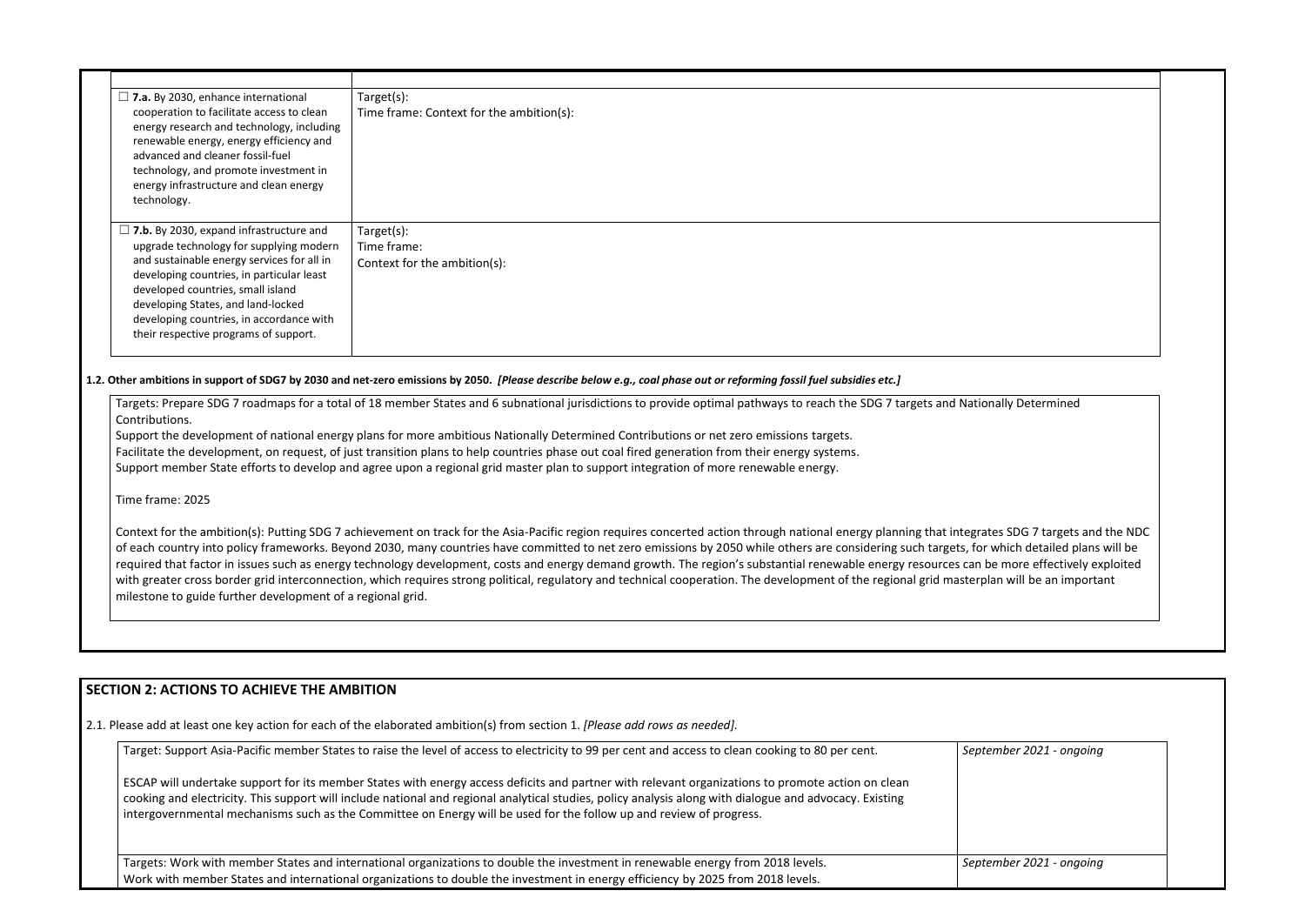ESCAP will highlight the need to scale up investment in renewable energy and energy efficiency to reach the SDG 7 targets through its intergovernmental dialogue and will undertake focused work on research, capacity building and advocacy to help countries widen the fiscal space for clean energy, including as part of the region's COVID-19 recovery plans.

Targets: Prepare SDG 7 roadmaps for a total of 18 member States and 6 subnational jurisdictions to provide optimal pathways to reach the SDG 7 targets and Nationally Determined Contributions.  $Septe$ 

Targets: Increase the use of renewable electricity in ESCAP's secretariat building to 40 per cent by 2025 and 80 per cent by 2030. Reduce per capita electricity consumption in the ESCAP secretariat building by 20 per cent by 2025 and 35 per cent by 2030 compared to 2016 levels. Increase the energy efficiency of the ESCAP secretariat building by 16 to 18 per cent over 2021 levels by 2023.

ESCAP has planned a detailed suite of measures to increase the use of renewable energy and enhance energy efficiency in its operations. This includes deployment of rooftop solar power onsite, behavior changes and building upgrades which are underway as part of the upgrade of its buildings.

| January 2019 - 2030                |  |
|------------------------------------|--|
|                                    |  |
|                                    |  |
| September 2021 - 2025              |  |
|                                    |  |
|                                    |  |
|                                    |  |
|                                    |  |
|                                    |  |
|                                    |  |
|                                    |  |
|                                    |  |
|                                    |  |
|                                    |  |
|                                    |  |
|                                    |  |
|                                    |  |
| tion.                              |  |
| lection; development of integrated |  |

Support the development of national energy plans for more ambitious Nationally Determined Contributions or net zero emissions targets. Facilitate the development, on request, of just transition plans to help countries phase out coal fired generation from their energy systems. Support member State efforts to develop and agree upon a regional grid master plan to support integration of more renewable energy.

[Examples of support for Member States could include: Access to low-cost affordable debt through strategic de-risking instruments, capacity building in data collection *energy plans and energy transition pathways; technical assistance, etc.]*

ESCAP has launched a program to support member States and subnational jurisdictions to develop optimal SDG 7 roadmaps towards achieving SDG 7 targets and NDCs, with 10 completed by September 2020. This work will continue to support more countries and jurisdictions and will expand to cover net zero planning and phase out of coal.

### **SECTION 3: OUTCOMES**

3.1*.* Please add at least one measurable and time-based outcome for **each** of the actions from section 2. *[Please add rows as needed].*

| Clean cooking and electricity access regional analysis knowledge product with analysis of remaining gaps and policy recommendations.              | December 2022 |
|---------------------------------------------------------------------------------------------------------------------------------------------------|---------------|
| Regional policy dialogue focused on investment in renewable energy and energy efficiency as part of the Asian and Pacific Energy Forum (APEF).    | December 2023 |
| ESCAP secretariat building meets or exceeds targets for renewable energy, per capita energy use and energy use based on monitoring and reporting. | December 2025 |
| SDG7 roadmaps completed for 18 member States and 6 subnational jurisdictions are completed and launched.                                          | December 2023 |
|                                                                                                                                                   |               |

#### **SECTION 4: REQUIRED RESOURCES AND SUPPORT**

4.1. Please specify required finance and investments for **each** of the actions in section 2.

This work will be undertaken as part of ESCAP's existing and future regular budgets and extra-budgetary resources.

4.2. [For countries only] In case support is required for the actions in section 2, please select from below and describe the required support and specify for which action.

| $\overline{\phantom{a}}$<br>Financing | . .<br>Description       |
|---------------------------------------|--------------------------|
| <b>-Kind contribution</b><br>-In      | $\cdot$ .<br>Description |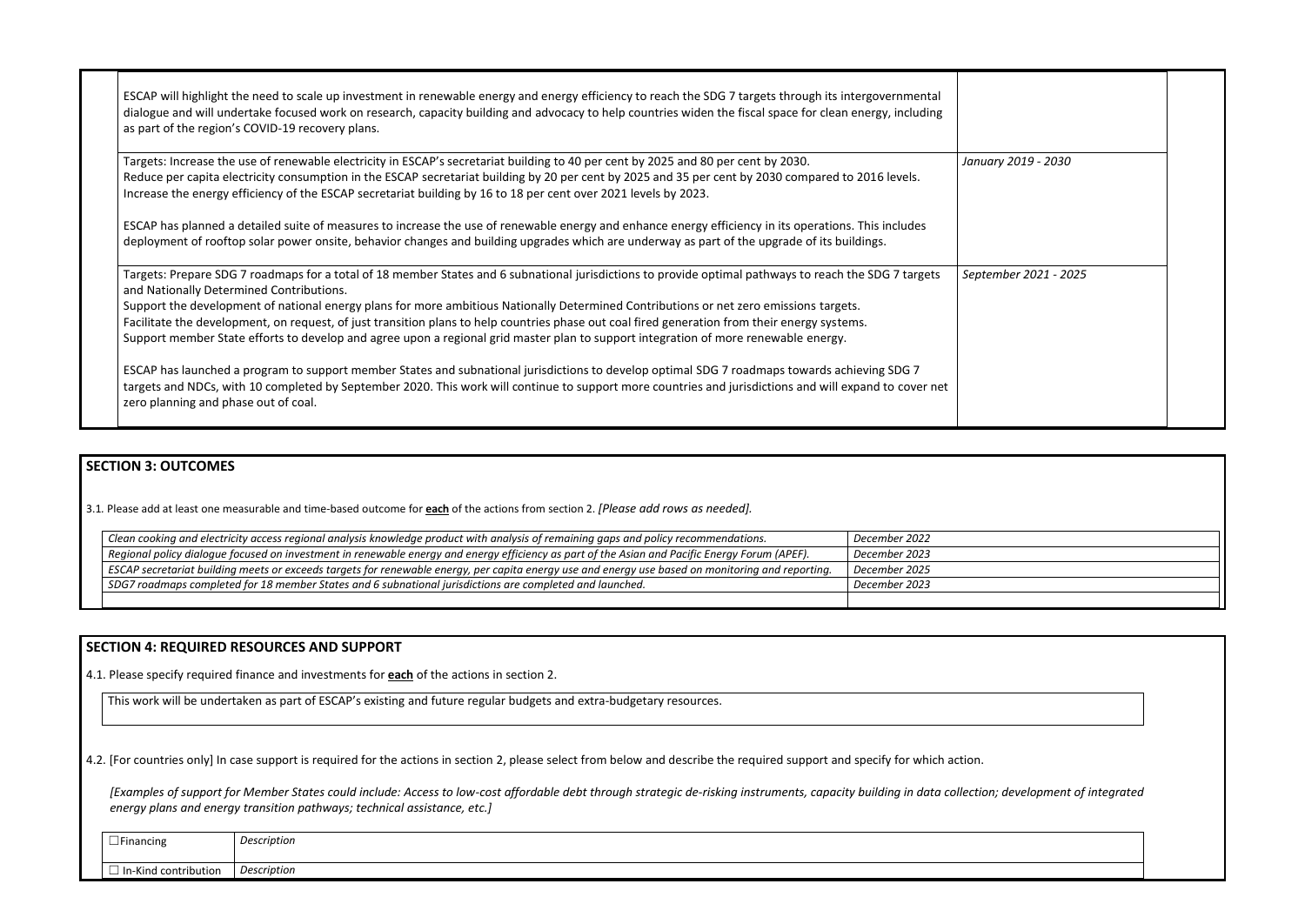| $\Box$ Technical Support                        | Description |
|-------------------------------------------------|-------------|
|                                                 |             |
| $\Box$ Other/Please specify $\Big $ Description |             |
|                                                 |             |
|                                                 |             |
|                                                 |             |
|                                                 |             |
|                                                 |             |

#### **SECTION 5: IMPACT**

5.1. Countries planned for implementation including number of people potentially impacted.

The targeted coverage is the ESCAP member States of the Asia-Pacific region, with a focus on developing countries.

5.2. Alignment with the 2030 Agenda for Sustainable Development – Please describe how **each** of the actions from section 2 impact advancing the SDGs by 2030. *[up to 500 words, please upload supporting strategy documents as needed]* 

The actions under this Energy Compact covering renewables, energy efficiency and energy access are proposed to assist member States close the gap in achieving SDG7 while mak In particular, the work on developing national SDG 7 roadmaps will provide practical support for countries to achieve SDG 7 and SDG 13.

5.3. Alignment with Paris Agreement and net-zero by 2050 - Please describe how each of the actions from section 2 align with the Paris Agreement and national NDCs (if applicable) and *[up to 500 words, please upload supporting strategy documents as needed]* 

By supporting counties to formulate stronger policies for renewable and energy efficiency and enhancing investment, progress on NDCs will also be promoted, along with the pote NDCs with greater ambition, supporting the Paris Agreement implementation. The expansion of analysis for SDG 7 planning to focus on net zero emissions will support countries developpathways.

#### **SECTION 6: MONITORING AND REPORTING**

6.1. Please describe how you intend to track the progress of the proposed outcomes in section 3. Please also describe if you intend to use other existing reporting frameworks to track p

The progress on the Energy Compact will be monitored through ESCP's existing program monitoring systems.

| cing contributions to SDG 13.                            |
|----------------------------------------------------------|
| d support the net-zero emissions by 2050.                |
| ential to submit scaled up<br>develop their own net zero |
|                                                          |
| progress on the proposed outcomes.                       |
|                                                          |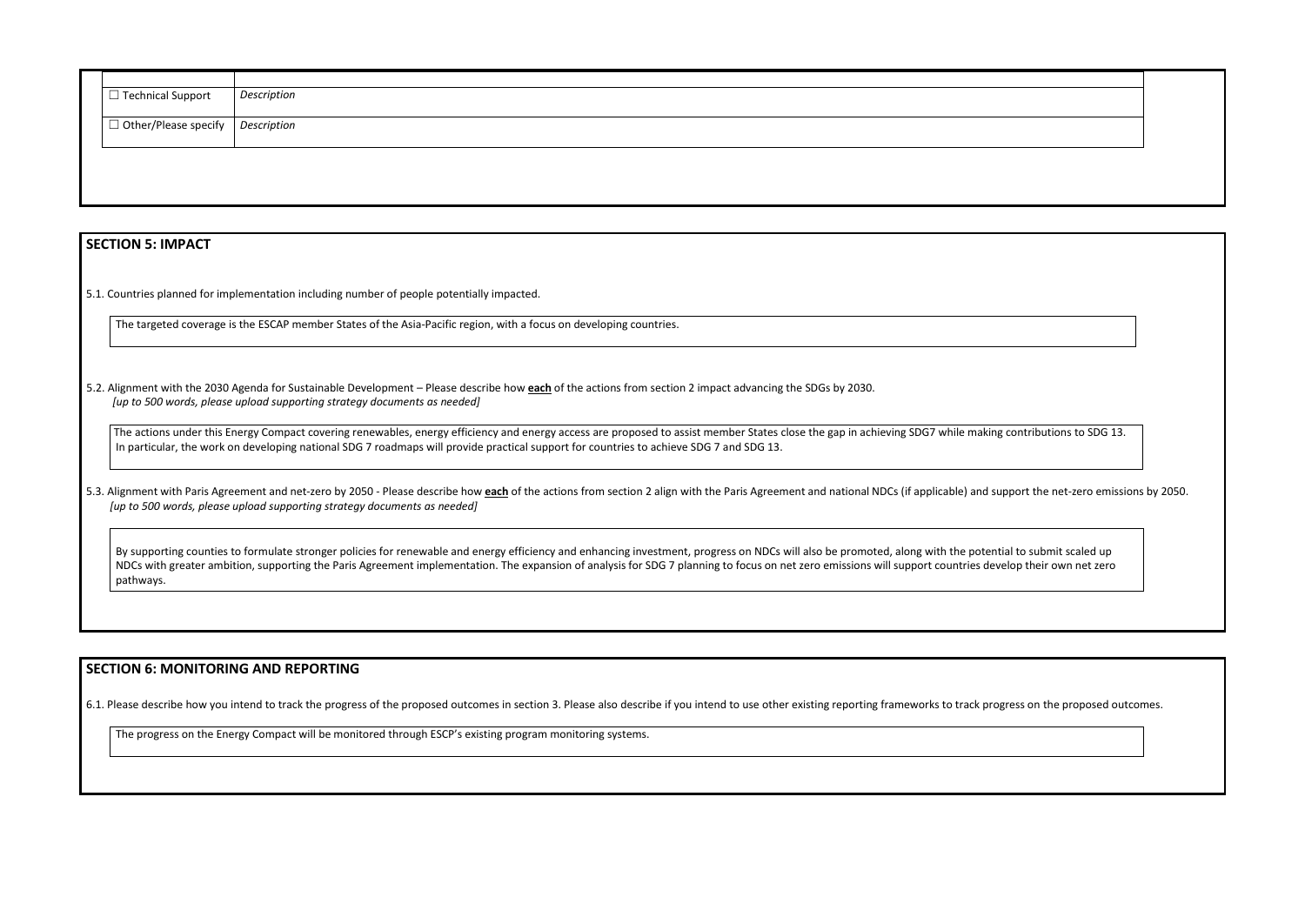### **SECTION 7: GUIDING PRINCIPLES CHECKLIST**

Please use the checklist below to validate that the proposed Energy Compact is aligned with the guiding principles.

**I. Stepping up ambition and accelerating action** - Increase contribution of and accelerate the implementation of the SDG7 targets in support of the 2030 Agenda for Sustainable Development for Paris Agreement

I. 1. Does the Energy Compact strengthen and/or add a target, commitment, policy, action related to SDG7 and its linkages to the other SDGs that results in a higher cumulative impact compared to existing frameworks? ☒Yes ☐No

- *I.2. Does the Energy Compact increase the geographical and/or sectoral coverage of SDG7 related efforts?* ⊠Yes □No
- I.3. Does the Energy Compact consider inclusion of key priority issues towards achieving SDG7 by 2030 and the net-zero emission goal of the Paris Agreement by 2050 as defied by latest global analysis and data including t *outcome of the Technical Working Groups?* ☒Yes ☐No
- **II. Alignment with the 2030 agenda on Sustainable Development Goals** Ensure coherence and alignment with SDG implementation plans and strategies by 2030 as well as national development plans and priorities.

*II.1. Has the Energy Compact considered enabling actions of SDG7 to reach the other sustainable development goals by 2030?* ⊠Yes □No

*II.2. Does the Energy Compact align with national, sectoral, and/or sub-national sustainable development strategies/plans, including SDG implementation plans/roadmaps?* ☒Yes ☐No

*II.3. Has the Energy Compact considered a timeframe in line with the Decade of Action?* ⊠Yes □No

**III. Alignment with Paris Agreement and net-zero by 2050** - Ensure coherence and alignment with the Nationally Determined Contributions, long term net zero emission strategies.

*III.1. Has the Energy Compact considered a timeframe in line with the net-zero goal of the Paris Agreement by 2050?* ⊠Yes □No

*III.2. Has the Energy Compact considered energy-related targets and information in the updated/enhanced NDCs?* ⊠Yes □No

*III.3. Has the Energy Compact considered alignment with reaching the net-zero emissions goal set by many countries by 2050?* ⊠Yes □No

**IV. Leaving no one behind, strengthening inclusion, interlinkages, and synergies** - Enabling the achievement of SDGs and just transition by reflecting interlinkages with other SDGs.

*IV.1. Does the Energy Compact include socio-economic impacts of measures being considered?* ⊠Yes □No

*IV.2. Does the Energy Compact identify steps towards an inclusive, just energy transition?* ⊠Yes □No

*IV.3. Does the Energy Compact consider measures that address the needs of the most vulnerable groups (e.g. those impacted the most by energy transitions, lack of energy access)?* ⊠Yes □No

**V. Feasibility and Robustness -** Commitments and measures are technically sound, feasible, and verifiable based a set of objectives with specific performance indicators, baselines, targets and data sources as needed.

V.1. Is the information included in the Energy Compact based on updated quality data and sectoral assessments, with clear and transparent methodologies related to the proposed measures? ⊠Yes □No

*V.2. Has the Energy Compact considered inclusion of a set of SMART (specific, measurable, achievable, resource-based and time based) objectives?* ⊠Yes □No

V.3. Has the Energy Compact considered issues related to means of implementation to ensure feasibility of measures proposed (e.g. cost and financing strategy, technical assistant needs and partnerships, policy and regulato *gaps, data and technology*)? ⊠Yes □No

#### **SECTION 8: ENERGY COMPACT GENERAL INFORMATION**

8.1. Title/name of the Energy Compact

Advancing SDG7 on sustainable energy for all in the Asia Pacific region - a decade to transform Asia-Pacific's energy systems

8.2. Lead entity name (for joint Energy Compacts please list all parties and include, in parenthesis, its entity type, using entity type from below)

United Nations Economic and Social Commission for Asia and the Pacific

8.3. Lead entity type

| the control of the control of the control of the control of the control of the control of |  |
|-------------------------------------------------------------------------------------------|--|
|                                                                                           |  |
|                                                                                           |  |
|                                                                                           |  |
|                                                                                           |  |
|                                                                                           |  |
|                                                                                           |  |
|                                                                                           |  |
|                                                                                           |  |